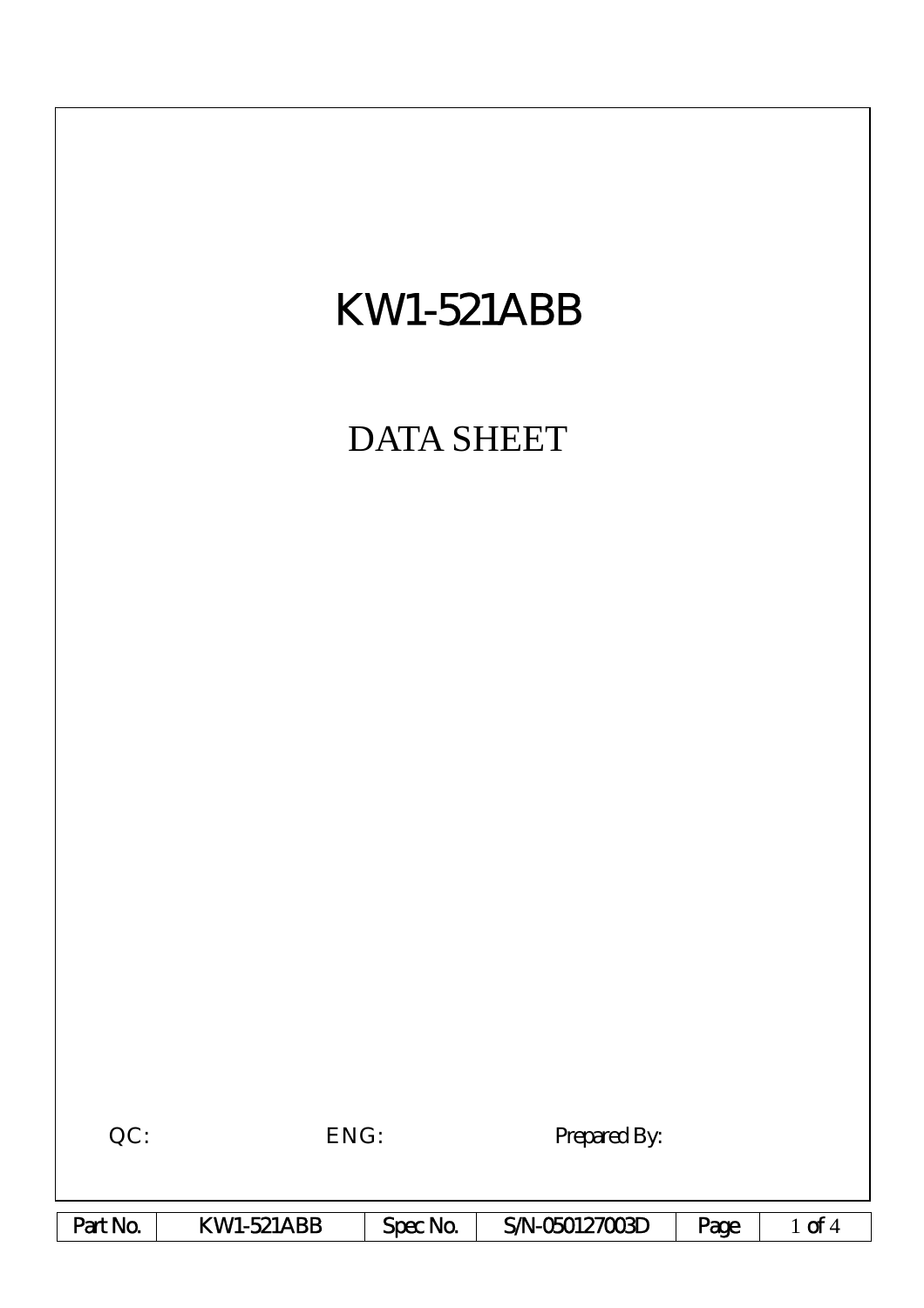## **Package Dimension:**









| Part NO.     | Chip Material | Source Color |
|--------------|---------------|--------------|
| $KW1-521ABB$ | GaInN         | Blue         |

## **Notes:**

- 1. All dimensions are in millimeters (inches).
- 2. Tolerance is ±0.25(.010")mm unless otherwise noted.
- **3.** Specifications are subject to change without notice.

| Part No. | KW1-521ABB | Spec No | SA-050127003D | Page | $\mathbf{\alpha}$ |
|----------|------------|---------|---------------|------|-------------------|
|----------|------------|---------|---------------|------|-------------------|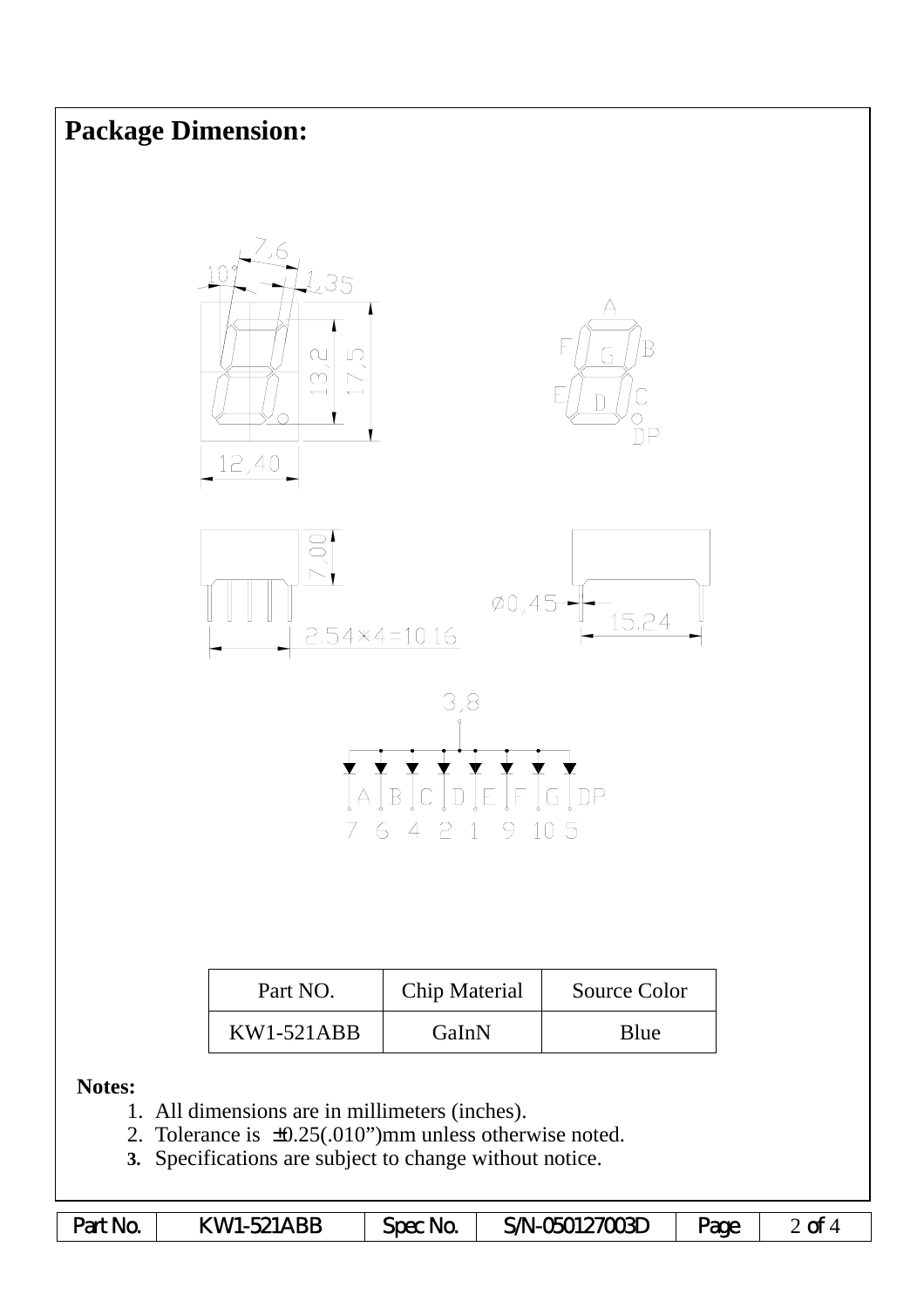| <b>Absolute Maximum Ratings at Ta=25</b>                     |                          |         |  |  |  |  |
|--------------------------------------------------------------|--------------------------|---------|--|--|--|--|
| Parameter                                                    | MAX.                     | Unit    |  |  |  |  |
| Power Dissipation                                            | 100                      | mW      |  |  |  |  |
| Peak Forward Current<br>(1/10 Duty Cycle, 0 1ms Pulse Width) | 100                      | mA      |  |  |  |  |
| Continuous Forward Current                                   | 35                       | mA      |  |  |  |  |
| Derating Linear From 50                                      | Q <sub>4</sub>           | mA/     |  |  |  |  |
| Reverse Voltage                                              | 5                        | $\bf V$ |  |  |  |  |
| <b>Operating Temperature Range</b>                           | $-40$<br>$to +80$        |         |  |  |  |  |
| Storage Temperature Range                                    | $-40$<br>$\text{to} +80$ |         |  |  |  |  |
| Lead Soldering Temperature<br>$[1.6mm.03$ ") From Body]      | for 5 Seconds<br>260     |         |  |  |  |  |

## **Electrical Optical Characteristics at Ta=25**℃

| Parameter                | Symbol          | Min | Typ             | Max. | Unit    | <b>Test Condition</b> |
|--------------------------|-----------------|-----|-----------------|------|---------|-----------------------|
| Luminous Intensity       | Iv              | 15  | 30 <sup>°</sup> | 45   | md      | $I = 20$ mA (Note 1)  |
| Peak Emission Wavelength | p               | 460 | 468             | 472  | m       | $I_F = 20mA$          |
| Spectral Line Half-Width |                 | 35  | 40              | 45   | m       | $I_F = 20mA$          |
| Forward Voltage          | $\rm V_{\rm F}$ | 30  | 35              | 40   | V       | $I_F = 20mA$          |
| Reverse Current          | $I_{\rm R}$     |     |                 | 100  | $\mu$ A | $V_R = 5V$            |

## Note:

1. Luminous intensity is measured with a light sensor and filter combination that approximates the CIE eye-response curve.

| Tyrical Flectrical / Ortical Characteristics Curves  |                            |                |                |             |                 |  |  |
|------------------------------------------------------|----------------------------|----------------|----------------|-------------|-----------------|--|--|
| <del>- Taux Liuttu / Upiui Vittua Dialetti Vit</del> |                            |                |                |             |                 |  |  |
| <b>No.</b><br>Part                                   | ABP<br>KWI-521<br><b>Δ</b> | <b>Spec No</b> | SAN-060127003D | <b>Page</b> | ~<br>$\tilde{}$ |  |  |